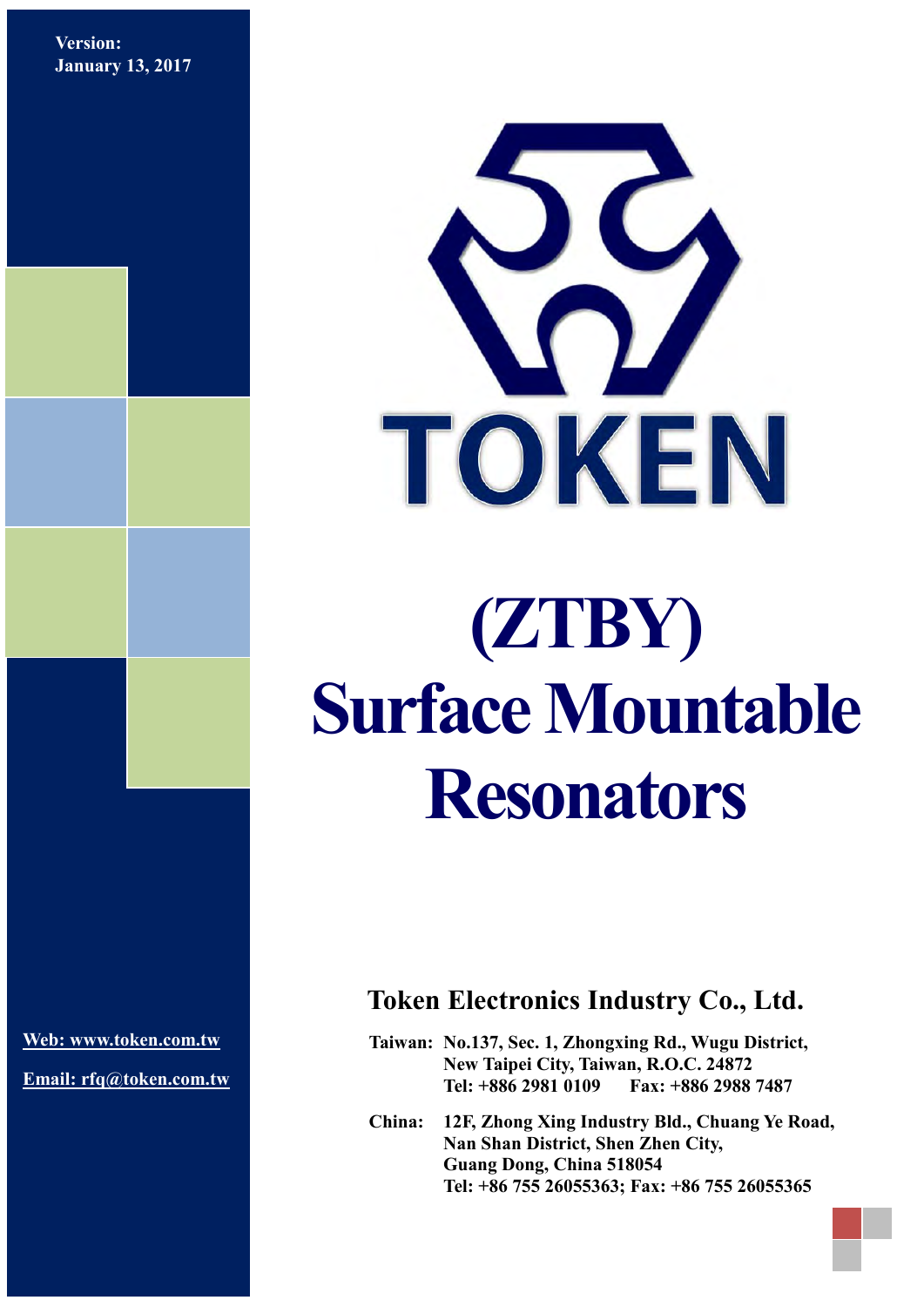



# **Product Introduction**

## **Introduction (ZTBY)**

Token formed leads surface mountable resonator is compatible to Murata resonator CSBF. Token manufactures a broad range of high quality Ceramic Resonators covering both the KHz and Mhz frequency ranges and a full range of industry standard Through Hole and Surface Mount resonators both with and without internal capacitors. The high quality and extensive coverage of this product line allows optimum design of almost any oscillating circuit.

The surface mountable Ceramic resonators (ZTBY) are one of (ZTB) device series with the frequency range of 375 kHz to



1,250 kHz. Initial frequency tolerance is  $\pm$  0.5% which compares very favorably to the nominal  $\pm$ 2%  $\sim$  $\pm$ 3% requirements of one chip microprocessors. Stability and Aging Tolerance narrows to  $\pm$  0.3%. The (ZTBY) Resonator provides reliable start up and stable oscillation in microprocessor circuits across a wide variety of applications.

The (ZTBY) Ceramic resonators stand between quartz crystal oscillators and LC/RC oscillators in regard to accuracy but are considerably smaller, require no adjustments, have improved start-up times, and are low in cost. The (ZTBY) oscillation is dependent upon mechanical resonance associated with their piezoelectric crystalline structure and utilizes the area vibration mode of the piezoelectric element.

Token (ZTBY) resonators conform to the RoHS directive. Application of specific designs also available including different tighter tolerances specification adjusted to frequency requirements.

Contact us with your specific needs. For more information, please link to Token official website "[Ceramic Resonators](http://www.token.com.tw/resonator/index.html)".

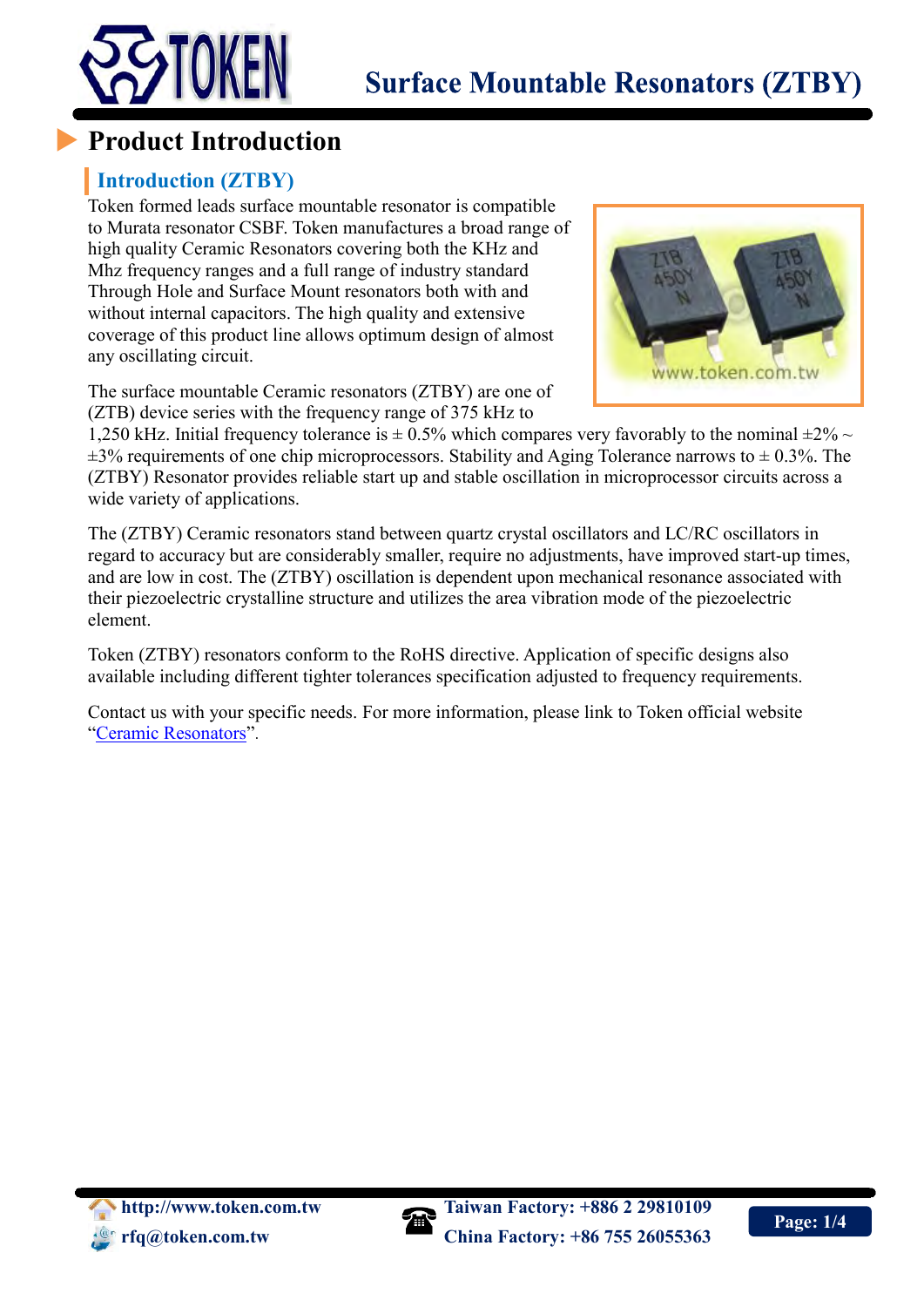

# **Dimensions**

## **Dimensions (Unit: mm; Tolerance:** ±**0.3mm) (ZTBY)**

| <b>Frequency</b><br><b>Range (kHz)</b> | W<br>width | <b>thickness</b> | H<br>height | lead space | <b>T1</b> | T2   |
|----------------------------------------|------------|------------------|-------------|------------|-----------|------|
| $375 - 429$                            | 8.0        | 3.5              | 9.0         | 5.0        | 1.0       | 0.15 |
| $430 - 509$                            | 7.5        | 3.3              | 8.5         | 5.0        |           | 0.15 |
| $510 - 699$                            | 7.0        | 3.0              | 8.5         | 5.0        |           | 0.15 |
| $700 - 1250$                           | 5.0        | 2.2              | 6.0         | 2.5        | 0.8       | 0.12 |



**Surface Mountable KHz (ZTBY) Dimensions**

# **Technical Characteristics**

## **Technical Characteristics (ZTBY)**

| Part                    | <b>Frequency</b><br><b>Accuracy</b> | <b>Resonant</b><br><b>Impedance</b><br>$(\Omega)$ | <b>Stability in</b><br><b>Temperature</b>               | <b>Aging For</b><br><b>10 Years</b><br>(%) | <b>Load Capacitance</b><br>(pF) |                |
|-------------------------|-------------------------------------|---------------------------------------------------|---------------------------------------------------------|--------------------------------------------|---------------------------------|----------------|
| <b>Number</b>           | $(at 25^{\circ}C)$                  |                                                   | $(-20^{\circ}\text{C} \sim +80^{\circ}\text{C})$<br>(%) |                                            | C <sub>1</sub>                  | C <sub>2</sub> |
| $ZTB375 \sim 429Y$      | $\pm 2$ kHz                         | $\leq$ 20                                         | $\pm 0.3$                                               | $\pm 0.3$                                  | 120                             | 470            |
| $ZTB430 \sim 509Y$      | $\pm 2$ kHz                         | $\leq$ 20                                         | $\pm 0.3$                                               | $\pm 0.3$                                  | 100                             | 100            |
| $ZTB510 \sim 699Y$      | $\pm 2k$ Hz                         | $\leq 30$                                         | $\pm 0.3$                                               | $\pm 0.3$                                  | 100                             | 100            |
| $ZTB700 \sim 999Y$      | $\pm 0.5\%$                         | $\leq 70$                                         | $\pm 0.3$                                               | $\pm 0.3$                                  | 100                             | 100            |
| $\vert$ ZTB1000 ~ 1250Y | $\pm 0.5\%$                         | $\leq 100$                                        | $\pm 0.3$                                               | $\pm 0.3$                                  | 100                             | 100            |

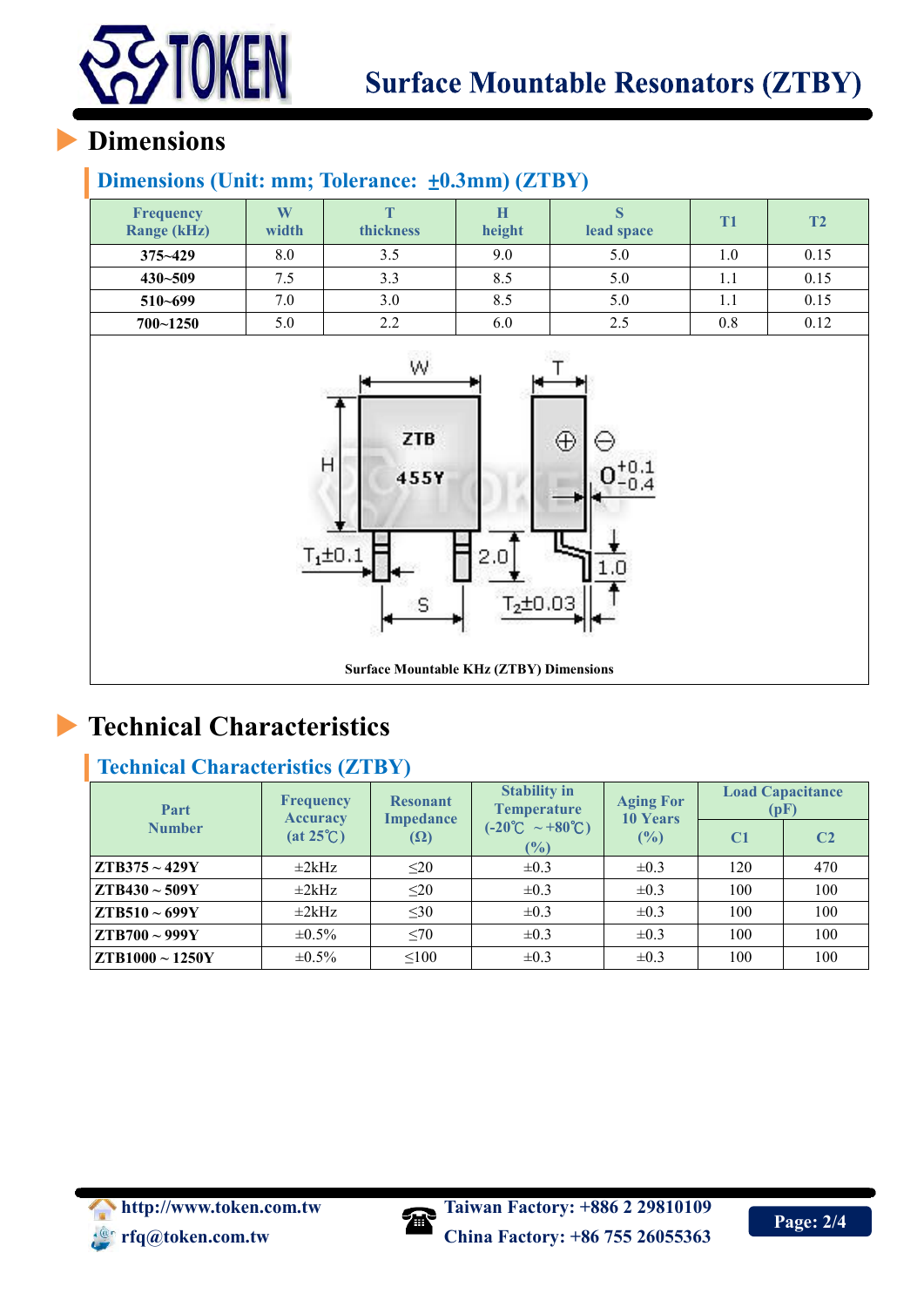



## **Resonator Selection - Test Circuit for MOS IC (ZTBY)**

#### **Loading Capacitor (C1 & C2):**

The stability of the oscillation circuit is mainly determined by the C1  $\&$  C2 values. If the load capacitance is too small, unstable oscillation will occur because of oscillation waveform distortion. If too high, a stop in oscillation can be expected. When comparing the same IC, oscillation circuits with lower frequencies require higher capacitance.

#### **Feedback Resistor (** $R = 1MΩ$ **):**

A Feedback Resistor is used to determine the oscillation circuit bias. The feedback resistance will contribute to instability if it is too large by reducing feedback. Conversely, if it is too small, increases in current will be realized thereby reducing gain. Recent developments in IC design allows for the integration of the feedback resistor in many cases.

Token Engineers can help with the circuit design if needed.



**(ZTBY) Test Circuit for MOS IC**

## **Resonator Optimization - IC Evaluations (ZTBY)**

Tolerance is determined by the design of the resonator. However stability and correlation is determined by the IC evaluation. The microcontroller is evaluated with the ceramic resonators to determine the best possible circuit conditions to achieve stability and stable oscillation.

In addition, frequency correlation is measured to meet the tight initial frequency tolerance required. For the tight tolerance resonators the IC evaluation must be completed on the final circuit board layout. The final circuit boards provide the most accurate measurement of the frequency correlation.

This measurement will account for the effects of stray capacitance on the oscillation frequency. Once the correlation is determined the frequency of the resonator is adjusted to compensate for the correlation.